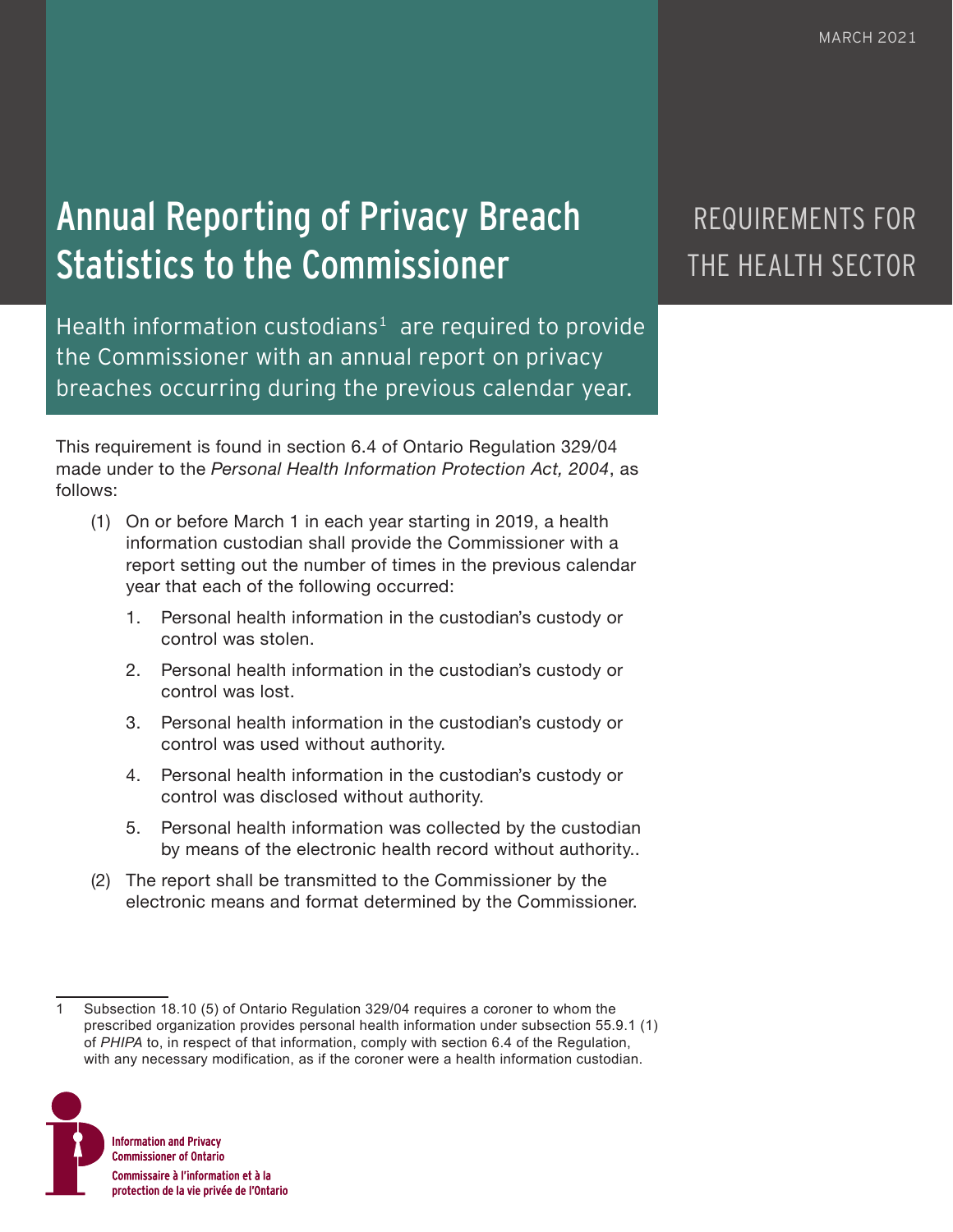(3) A health information custodian that disclosed the information collected by means of the electronic health record without authority is not required to include this disclosure in its annual report.

The following is the information the IPC requires in the annual report.

Custodians should maintain this information over the course of the calendar year to ensure they are ready to report on the calendar year by March 1 of the following year:

#### STOLEN PERSONAL HEALTH INFORMATION

- Total number of incidents where personal health information was stolen
- Of the total in this category, the number of incidents where:
	- theft was by an internal party (such as an employee, affiliated health practitioner or electronic service provider)
	- theft was by a stranger
	- theft was the result of a ransomware attack
	- theft was the result of another type of cyberattack
	- unencrypted portable electronic equipment (such as USB keys or laptops) was stolen
	- paper records were stolen
- Of the total in this category, the number of incidents where:
	- one individual was affected
	- 2 to 10 individuals were affected
	- 11 to 50 individuals were affected
	- 51 to 100 individuals were affected
	- over 100 individuals were affected

#### LOST PERSONAL HEALTH INFORMATION

- Total number of incidents where personal health information was lost
- Of the total in this category, the number of incidents where:
	- loss was a result of a ransomware attack
	- loss was the result of another type of cyberattack
	- unencrypted portable electronic equipment (such as USB keys or laptops) was lost
	- paper records were lost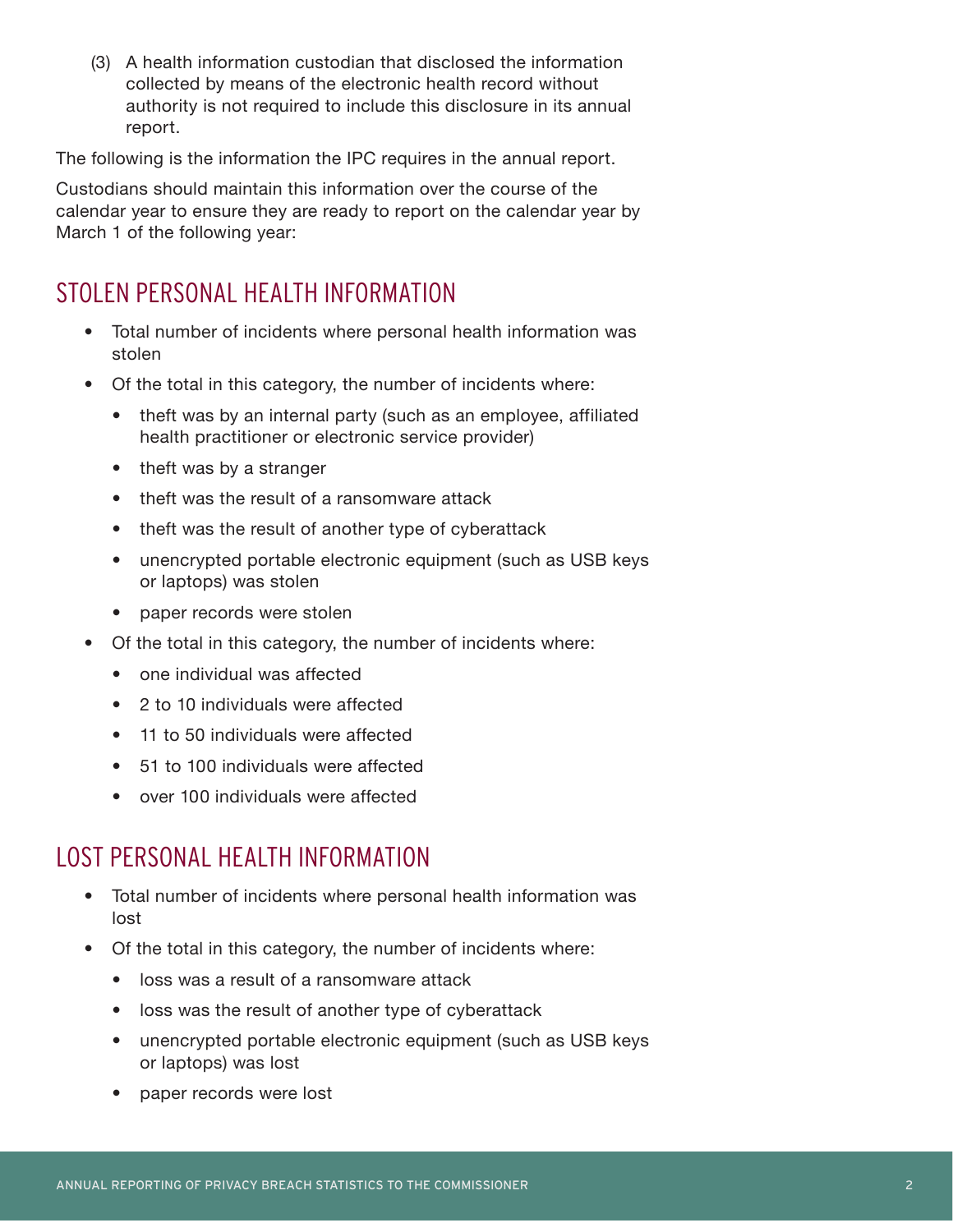- Of the total in this category, the number of incidents where:
	- one individual was affected
	- 2 to 10 individuals were affected
	- 11 to 50 individuals were affected
	- 51 to 100 individuals were affected
	- over 100 individuals were affected

#### USED WITHOUT AUTHORITY

- Total number of incidents where personal health information was used (e.g. viewed, handled) without authority
- Of the total in this category, the number of incidents where:
	- unauthorized use was through electronic systems
	- unauthorized use was through paper records
- Of the total in this category, the number of incidents where:
	- one individual was affected
	- 2 to 10 individuals were affected
	- 11 to 50 individuals were affected
	- 51 to 100 individuals were affected
	- over 100 individuals were affected

### DISCLOSED WITHOUT AUTHORITY

- Total number of incidents where personal health information was disclosed without authority
- Of the total in this category, the number of incidents where:
	- unauthorized disclosure was through misdirected faxes
	- unauthorized disclosure was through misdirected emails
- Of the total in this category, the number of incidents where:
	- one individual was affected
	- 2 to 10 individuals were affected
	- 11 to 50 individuals were affected
	- 51 to 100 individuals were affected
	- over 100 individuals were affected